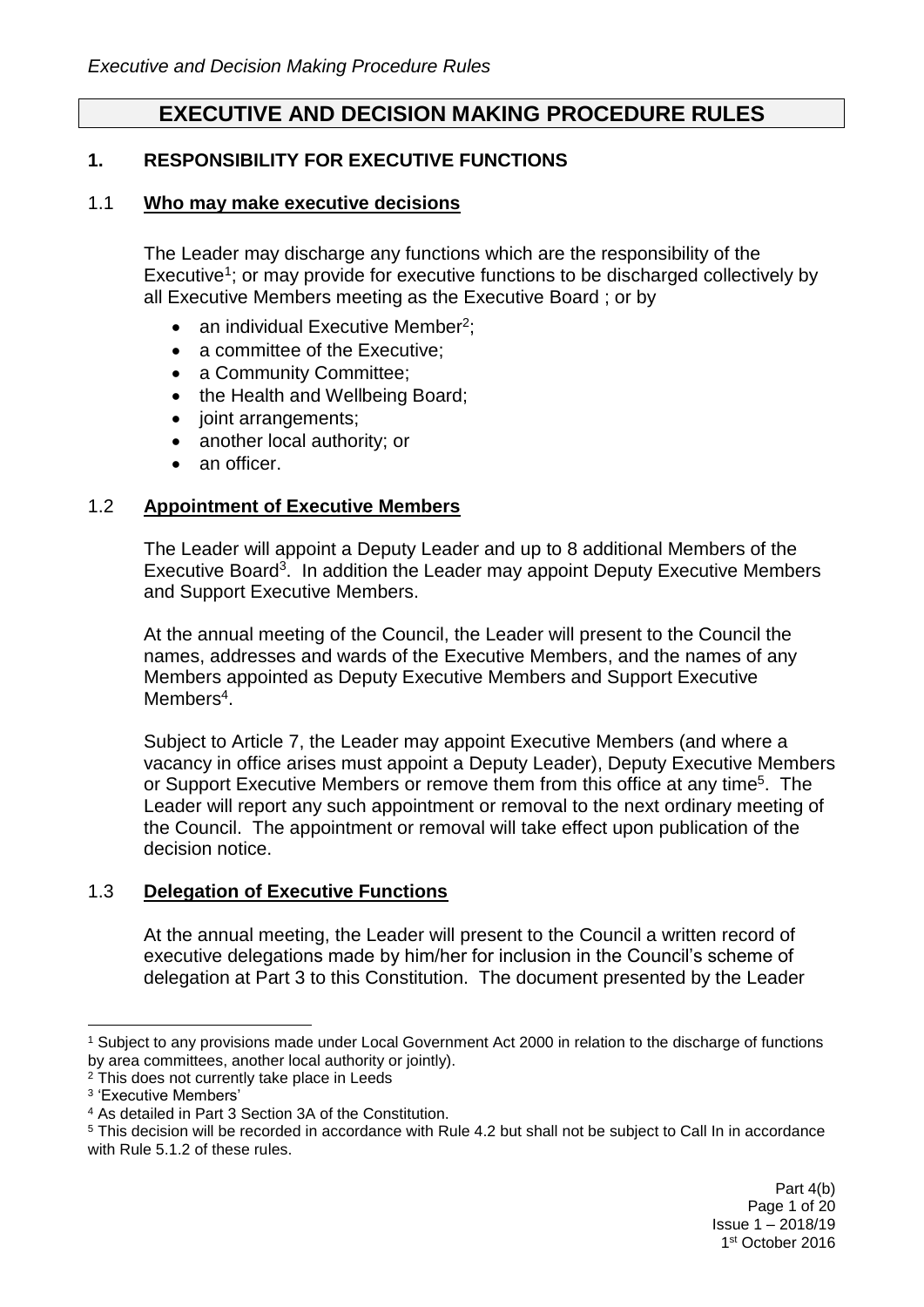will contain the following information about executive functions in relation to the coming year:

- the extent of authority of the Executive Board;
- the extent of any authority delegated to individual Executive Members, including details of any limitation on their authority;
- the terms of reference and constitution of such executive committees as the Leader appoints and the names of Executive Members appointed to them;
- the nature and extent of any delegation of executive functions to Community Committees, the Health and Wellbeing Board, any other authority or any joint arrangements and the names of those Executive Members appointed to any joint committee for the coming year; and
- the nature and extent of any delegation to officers with details of any limitation on that delegation, and the title of the officer to whom the delegation is made.

The Leader may amend the scheme of delegation relating to executive functions at any time during the year<sup>6</sup>. The decision notice must set out the extent of the amendment to the scheme of delegation, and whether it entails the withdrawal of delegation from any person, body, committee or the Executive Board. The amendments will take effect upon publication of the decision notice unless otherwise stated thereon. The Leader will present a report to the next ordinary meeting of the Council setting out the changes made by the Leader.

## 1.4 **Sub-delegation of executive functions**

1

Subject to any statutory provisions about the discharge of functions by community committees<sup>7</sup>, by another local authority, or the joint exercise of functions:

- if the Leader delegates functions to the Executive Board, then unless he/she directs otherwise, the Executive Board may delegate further to a committee of the executive or to an officer;
- if the Leader delegates functions to an Executive Member, then unless the Leader otherwise directs, that Executive Member may delegate further to an officer.
- if the Leader delegates functions to a committee of the executive, then unless he/she directs otherwise, the committee may delegate further to an officer.

Where executive functions have been delegated, that fact does not prevent the discharge of delegated functions by the person or body who delegated them.

<sup>&</sup>lt;sup>6</sup> This decision will be recorded in accordance with Rule 4.2 but shall not be subject to Call In in accordance with Rule 5.1.2 of these rules

<sup>7</sup> This shall include provisions about the discharge of functions by area committees.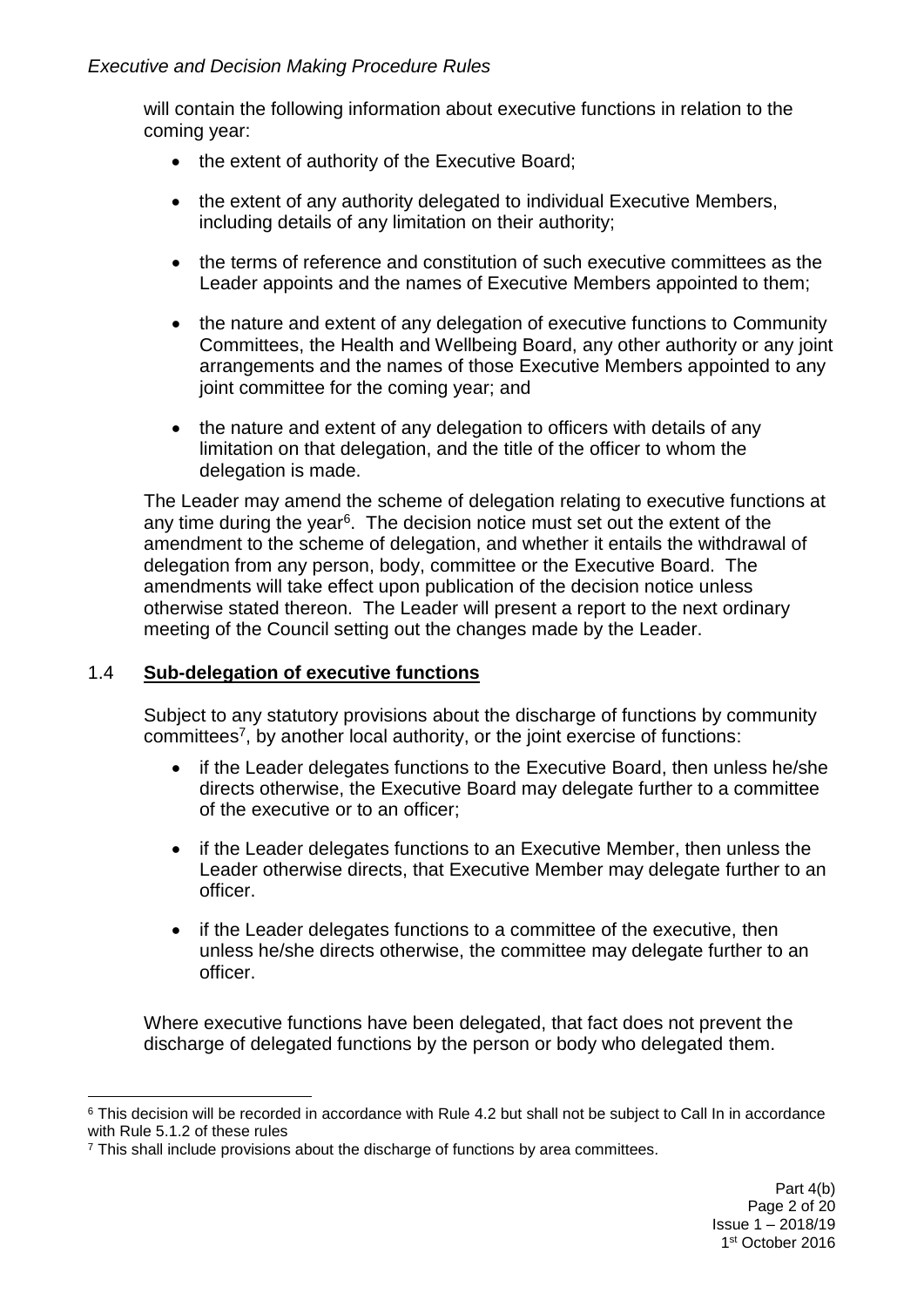# **2. PROCEDURE BEFORE TAKING A DECISION**

### 2.1 **Executive Meetings – when and where**

The Executive Board will meet at a frequency, location and time agreed by the Leader.

### 2.2 **Notice of Public Meetings<sup>8</sup>**

The Head of Governance and Scrutiny Support will arrange to give notice of the time and place of a public meeting by publishing the agenda, together with every report, for that meeting on the Council's website at least five clear working days before the meeting.

Where the meeting is convened less than five clear working days before the meeting, notice will be given by publishing the agenda, together with every report, for that meeting on the Council's website at the time the meeting is convened.

Where an item is added to the agenda for a meeting after publication of that agenda, copies of the revised agenda and any report relating to that item, will be published on the Council's website when the item is added to the agenda.

Nothing in this rule requires a copy of an agenda, item or report to be available for inspection by the public until a copy is available to members of the decision making body concerned.

### 2.3 **Notice Of Meetings At Which Exempt Or Confidential Information Is To Be Considered<sup>9</sup>**

2.3.1 Where the whole or part of any report is not available for inspection by the public because it contains confidential<sup>10</sup> or exempt<sup>11</sup> information every copy of that report or part of that report must be marked "not for publication" and must state that it contains confidential information or, by reference to Schedule 12A Local Government Act 1972 the description of exempt information which it contains.

### 2.3.2 28 Days' Notice

1

At least 28 clear calendar days before a meeting at which exempt or confidential information is to be considered, the Head of Governance and Scrutiny Support will arrange for a notice to publish on the Council's website a notice of the intention to hold a meeting, or part of a meeting of the Executive Board<sup>12</sup> in private.

The notice will include a statement of the reasons why it is intended that the meeting, or part of the meeting, should be held in private.

Part 4(b) Page 3 of 20 Issue 1 – 2018/19 1 st October 2016

<sup>8</sup> Regulations 6 & 7, Executive Arrangement Regulations 2012

<sup>9</sup> Regulation 5, Executive Arrangement Regulations 2012

<sup>10</sup> As defined at Rule 9.2 Access to Information Procedure Rules.

<sup>11</sup> As defined at Rule 10.4 Access to Information Procedure Rules.

<sup>12</sup> Or a Committee fulfilling executive functions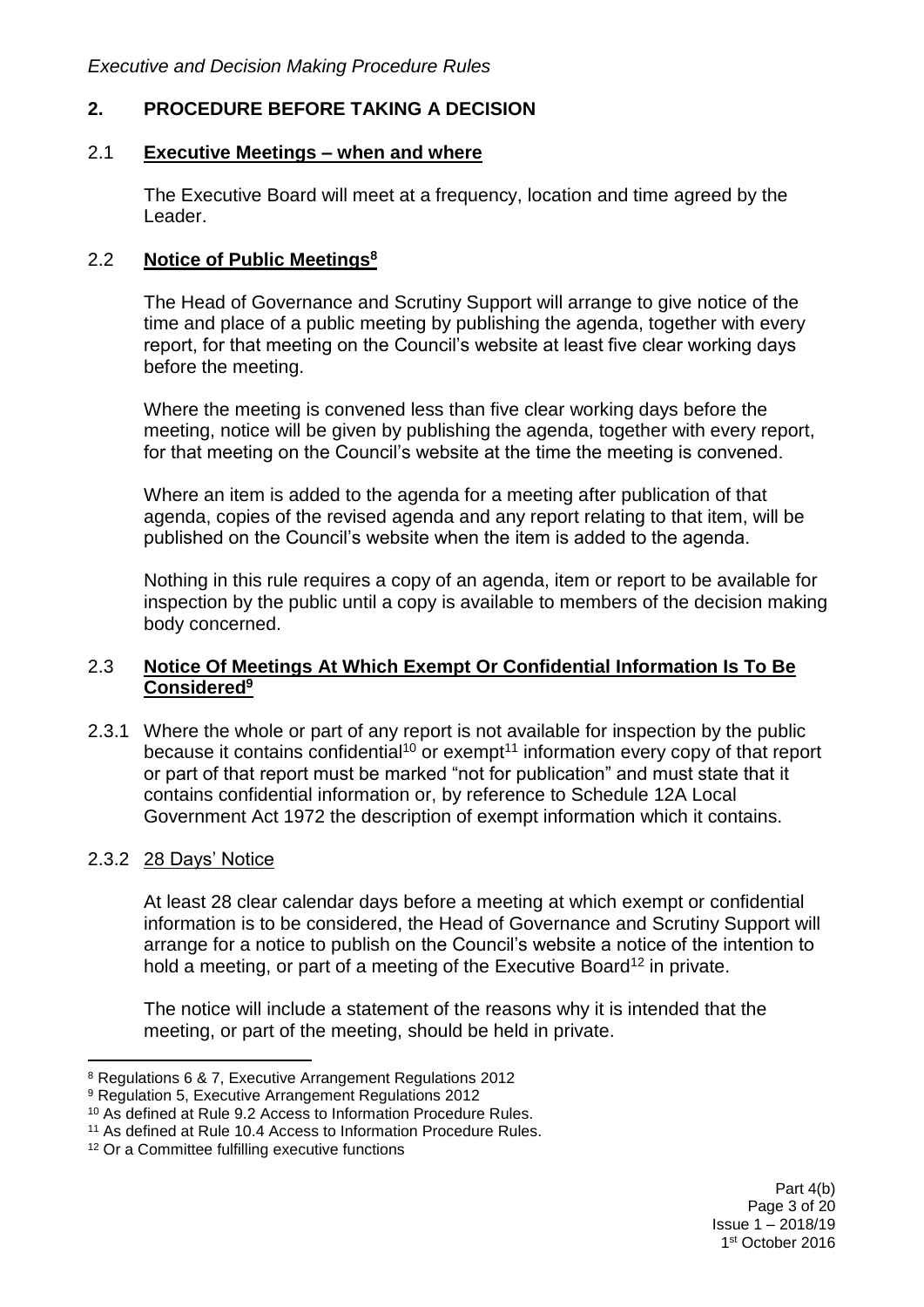# 2.3.3 5 Days Notice

At least five clear working days before a meeting at which exempt or confidential information is to be considered, the Head of Governance and Scrutiny Support will publish further notice of the Executive's intention to hold the meeting in private. This will be done by including in an open report to the meeting:-

- A statement of the reasons for the meeting to be held in private;
- Details of any representations received about why the meeting should be open to the public; and
- A statement of response to any such representations

### 2.3.4 Urgent Meetings At Which Exempt Or Confidential Information Is To Be Considered

Where the date a meeting must be held makes compliance with rules 2.3.2 and 2.3.3 impracticable then the meeting may only consider exempt or confidential items in private with the agreement of the chair of the relevant Scrutiny Board<sup>13</sup>. In considering the matter the Scrutiny Board Chair must be satisfied that the meeting is urgent and cannot reasonably be deferred.

As soon as reasonably practicable after obtaining the Scrutiny Chair's agreement the Head of Governance and Scrutiny Support will publish on the Council's website notice of the intention to hold the meeting at which exempt or confidential information is to be considered. This will be done by including in an open report to the meeting:-

- The reason why the meeting is urgent and cannot reasonably be deferred
- Confirmation of the agreement of the chair of the relevant Scrutiny Board.

### 2.4 **Publicity in connection with Key Decisions<sup>14</sup>**

### 2.4.1 List of Forthcoming Key Decisions

The Head of Governance and Scrutiny Support will maintain a List of Forthcoming Key Decisions which will be published on the Council's website.

If it is intended to take a Key Decision in the course of the discharge of an Executive function, the decision taker<sup>15</sup> will arrange for details of the matter, as set out below, to be included in the List of Forthcoming Key Decisions, not less than 28 clear calendar days in advance of the date of the proposed decision<sup>16</sup>.

<sup>1</sup> <sup>13</sup> Or in their absence the Lord Mayor, or in the absence of the Lord Mayor, the vice chair of the authority. <sup>14</sup> Regulation 9, Executive Arrangement Regulations 2012

<sup>&</sup>lt;sup>15</sup> If the decision is to be taken by a Committee then the officer whose report will be placed before the committee for consideration in relation to the matter is responsible for ensuring that appropriate details are included within the List of Forthcoming Key Decisions.

<sup>&</sup>lt;sup>16</sup> A link to the relevant matter will be forwarded to every Member of the authority on publication to the Council's website.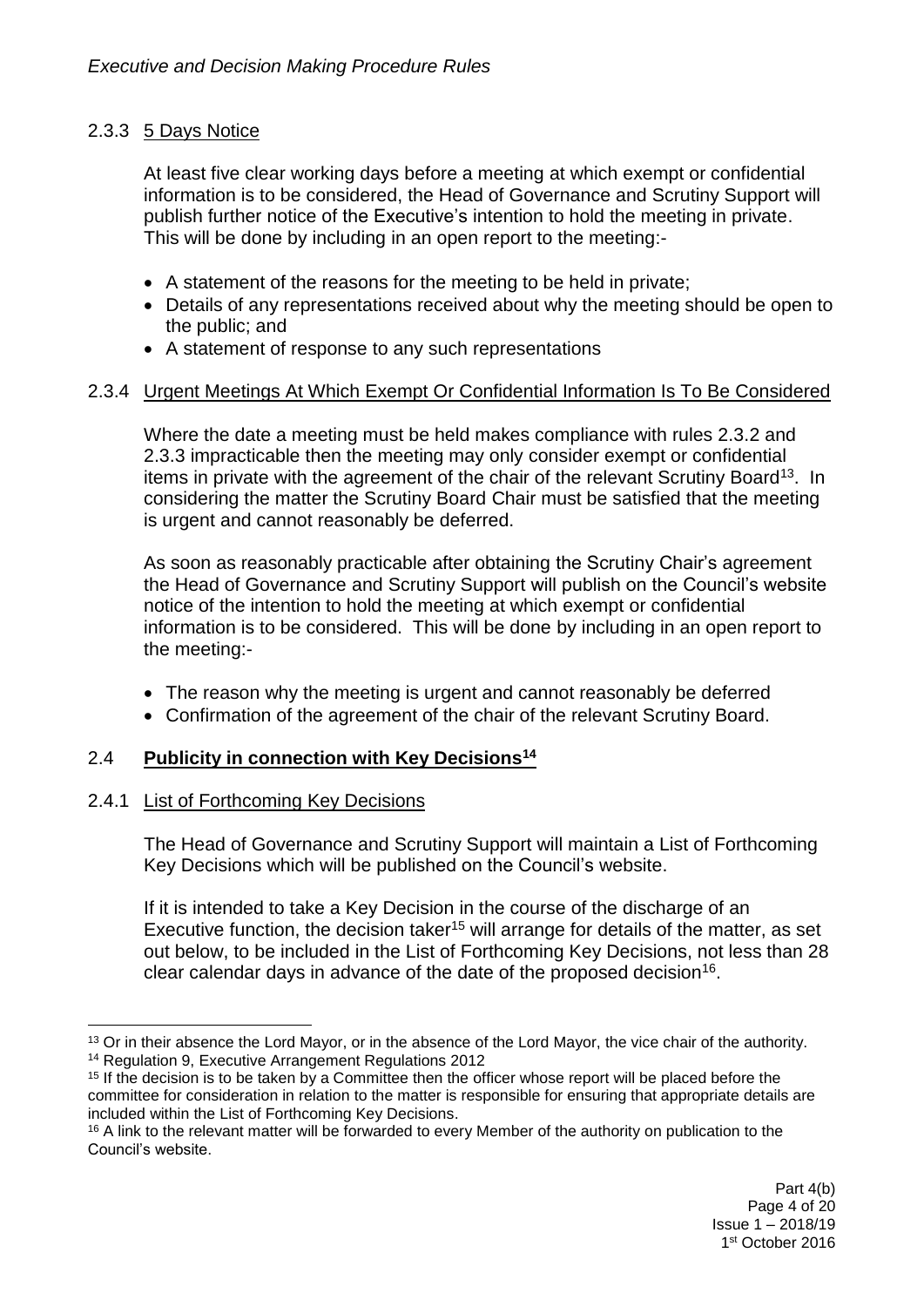The List of Forthcoming Key Decisions will give the following information in so far as it is available or might reasonably be obtained:

- $\bullet$  the matter in respect of which a decision is to be made;
- where the decision taker is an individual, his/her name and title, if any and where the decision taker is a body, its name and a list of its Members;
- the date on which, or the period within which, the decision will be taken;
- a list of the documents submitted to the decision taker for consideration in relation to the matter;
- the address from which, subject to any prohibition or restriction on their disclosure, copies of, or extracts from, any documents listed are available;
- that other documents relevant to those matters may be submitted to the decision taker; and
- the procedure for requesting details of those documents (if any) as they become available.

Particulars of Key Decisions included in the List of Forthcoming Decisions need not include exempt information and may not include confidential information.

# 2.4.2 Notification of Delegated Decisions By Directors

Where a Director<sup>17</sup> receives a report which he/she intends to take into account in making any Key Decision, then he/she will not make the decision until the report has been available for public inspection for at least 5 clear working days.

The decision taker will arrange for the publication of a delegated decision notice, stating his/her intention to make the decision, together with a copy of the report upon which the decision is to be based on the Council's website<sup>18</sup>.

# 2.5 **General Exception<sup>19</sup>**

If a matter which is likely to be a Key Decision has not been included in the List of Forthcoming Key Decisions for 28 clear calendar days before the decision is planned to be taken and the decision must be taken by such a date that it is impracticable to defer the decision until the decision has been included in the List of Forthcoming Decisions for 28 clear calendar days, the decision may still be taken if:

- A copy of the agenda for the meeting or the delegated decision notice has been forwarded to the chair of the relevant Scrutiny Board<sup>20</sup>;
- A copy of that agenda or delegated decision notice has been published on the Council's website; and

<sup>1</sup> <sup>17</sup> Or other officer taking a decision in accordance with the Director's sub-delegation scheme

<sup>&</sup>lt;sup>18</sup> A link to the relevant matter will be forwarded to every Member of the authority on publication to the Council's website.

<sup>19</sup> Regulation 10, Executive Arrangement Regulations 2012

<sup>&</sup>lt;sup>20</sup> This will be deemed to happen when all Members are forwarded a link to the decision on publication of the DDN and report.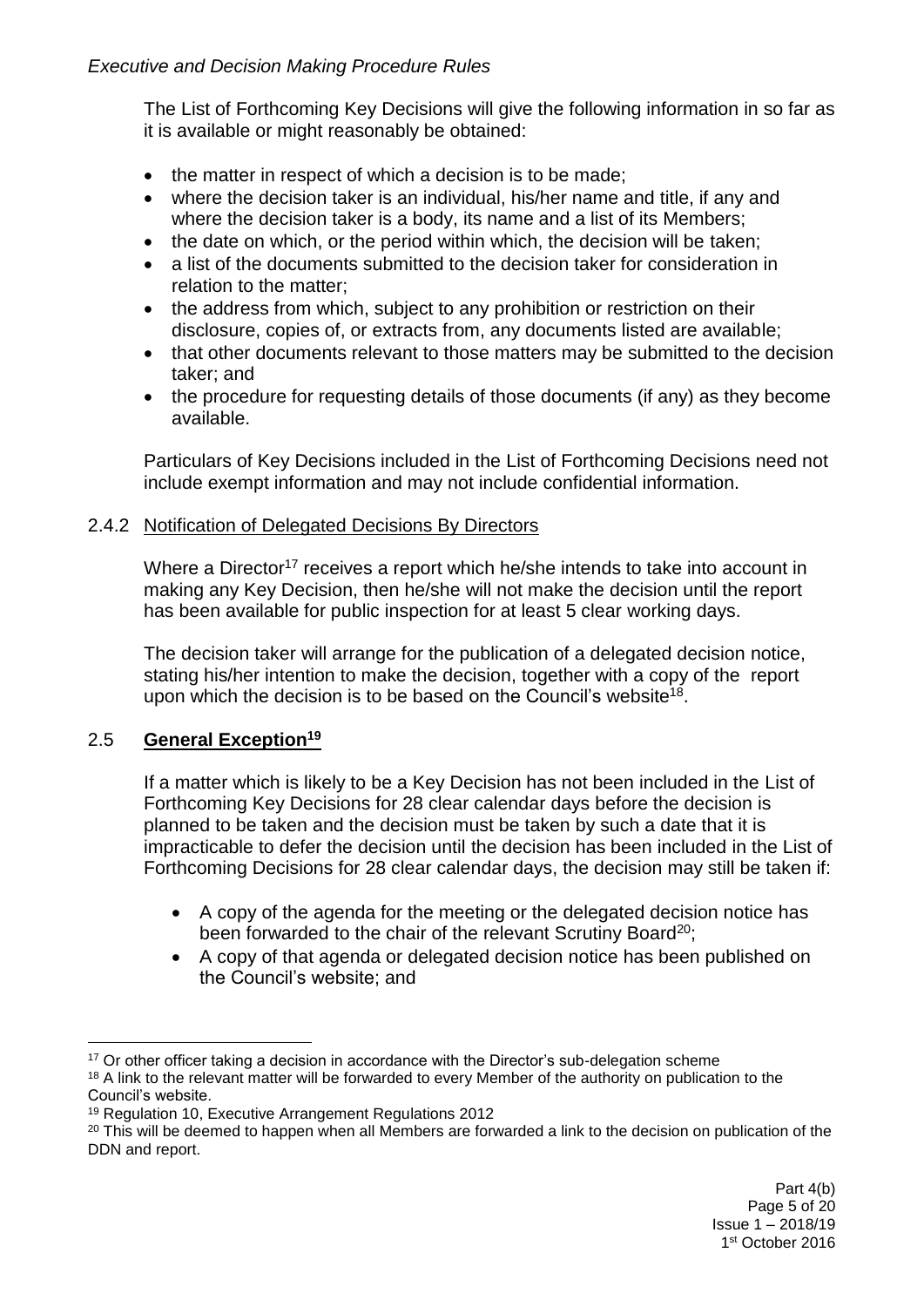• at least 5 clear working days have elapsed since compliance with these requirements.

Any report in relation to a decision taken in accordance with this rule and any delegated decision notice published in accordance with this rule will state why it is impracticable to include the decision in the List of Forthcoming Key Decisions for a period of 28 clear calendar days prior to taking the decision.

# 2.6 **Special Urgency<sup>21</sup>**

### 2.6.1 Use of Special Urgency

If by virtue of the date by which a decision must be taken Rule 2.4 (Publicity in connection with Key Decisions) and Rule 2.5 (General Exception) cannot be followed, then the decision can only be taken if the relevant Director obtains the agreement of the chair of a relevant Scrutiny Board<sup>22</sup> that the decision is urgent and that taking the decision cannot be reasonably deferred.

As soon as reasonably practicable after obtaining the relevant agreement the following information will be published on the Council's website  $23$ :-

- the agenda for the meeting at which the decision is to be taken or the delegated decision notice;
- the report in relation to the urgent item; and
- the record of the Scrutiny Chair's agreement that the matter is urgent.

Any report in relation to a decision taken in accordance with this rule and any delegated decision notice published in accordance with this rule will state why the decision is urgent and cannot reasonably be deferred.

Details of any decision taken in accordance with this rule will be included in the Leader's report to Corporate Governance and Audit Committee made in accordance with Rule 2.6.2 below.

### 2.6.2 Annual Reports On Special Urgency Decisions<sup>24</sup>

The Corporate Governance and Audit Committee will receive on behalf of the Council, annual reports from the Leader on the executive decisions taken in the circumstances set out in Rule 4.2 (special urgency) in the preceding year.

<sup>21</sup> Regulation 11, Executive Arrangement Regulations 2012

<sup>&</sup>lt;sup>22</sup> If there is no chair of a relevant Scrutiny Board, or if the chair of the relevant Scrutiny Board is unable to act, then the agreement of the Lord Mayor or in the absence of the Lord Mayor the vice chair of the Council will suffice.

<sup>&</sup>lt;sup>23</sup> The Head of Governance and Scrutiny Support will make the necessary arrangements to publish a committee agenda and the Director will arrange for publication of a delegated decision notice.

<sup>&</sup>lt;sup>24</sup> Regulation 19, Executive Arrangement Regulations 2012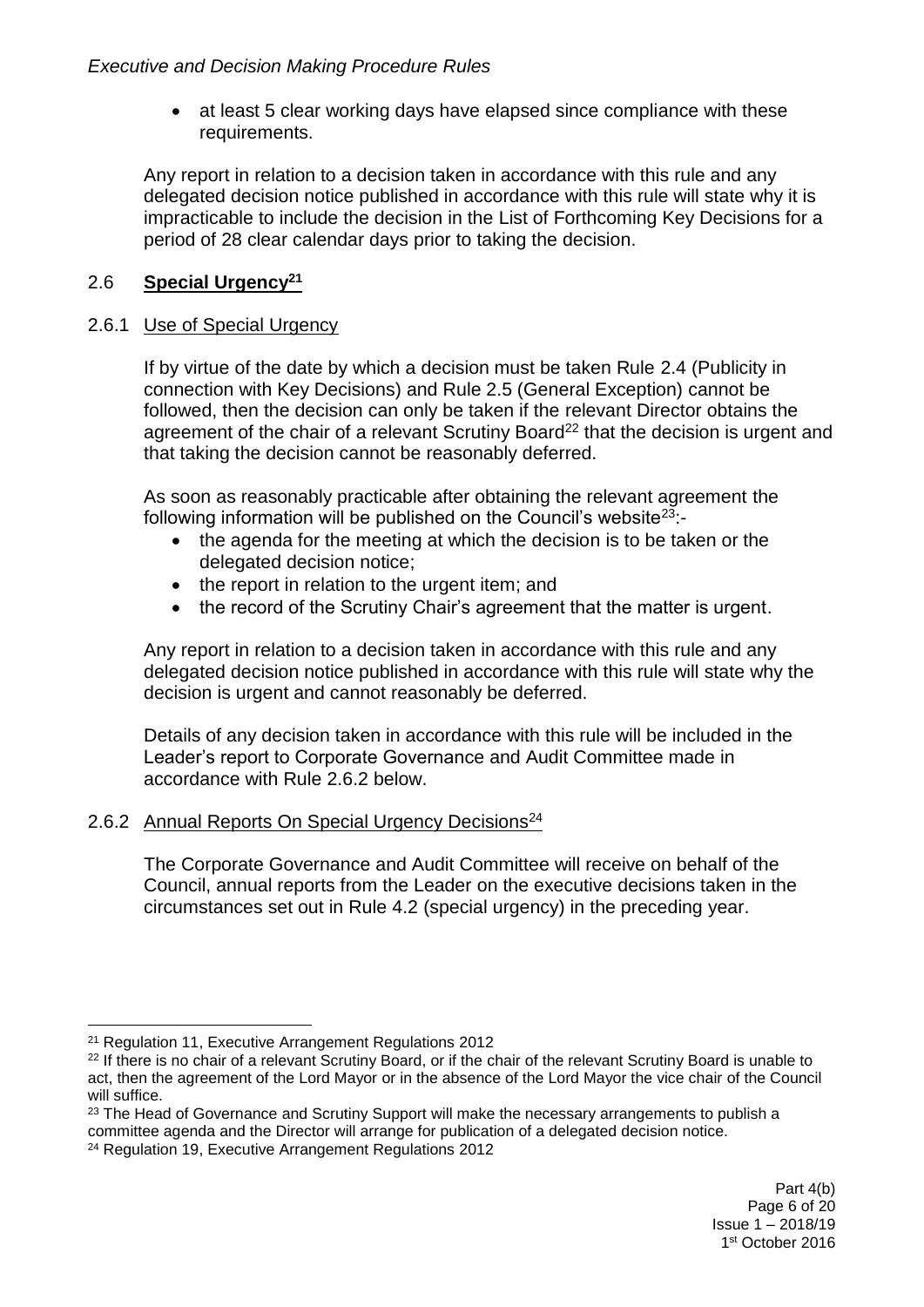The report will include details of

- the number of decisions so taken,
- each decision made, and
- a summary of the matters in respect of which each decision was made.

# **3. TAKING EXECUTIVE DECISIONS**

### 3.1 **Decisions Taken At Executive Meetings**

Save for those decisions delegated to a Community Committee, which are to be taken in accordance with the Community Committee Procedure Rules, where executive decisions are delegated to a committee of the Executive, the rules applying to executive decisions taken by them shall be the same as those applying to those taken by the Executive Board.

### 3.1.1 Exclusion of the Public from Meetings of the Executive Board<sup>25</sup>

All meetings of the Executive Board will be in public<sup>26</sup>. However the public<sup>27</sup> must be excluded from the part or parts of a meeting whenever:-

- Confidential information is likely to be disclosed during an item of business;
- The meeting passes a resolution, identifying the relevant part of the meeting to which it applies, that the public should be excluded because exempt information, described with reference to Rule 10.4 of the Access to Information Procedure Rules, is likely to be disclosed during an item of business; or
- A lawful power is used to exclude a member or members of the public in order to maintain orderly conduct or prevent misbehaviour at the meeting.

The public may only be excluded from that part or parts of the meeting to which the circumstances set out above relate, and where, if required,notice has been given in accordance with Rule 2.3 above.

### 3.1.2 Statutory Officers Attendance at Meetings

The Head of Paid Service, the Chief Finance Officer and the Monitoring Officer, and their nominees are entitled to attend any meeting of the Executive and its committees.

<sup>25</sup> Regulation 3, Executive Arrangement Regulations 2012

<sup>&</sup>lt;sup>26</sup> The Recording Protocol: Third Party Recording of Committees, Boards and Panels, set out in the Access to Information Procedure Rules applies.

 $27$  Members of the Council and officers attending the meeting in the course of their employment shall not be considered to be members of the Public.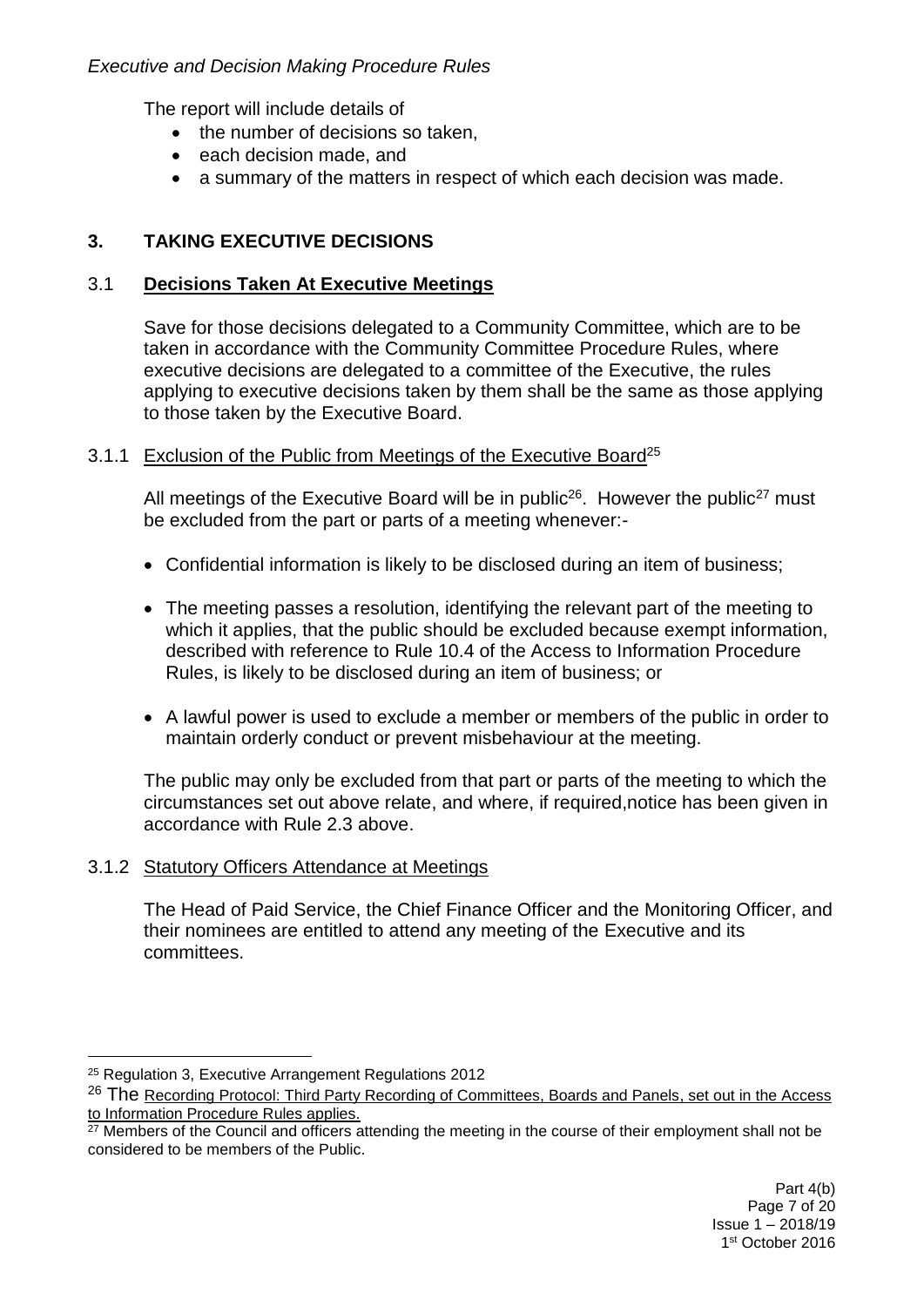### 3.1.3 Quorum

The quorum for a meeting of the Executive Board shall be four. The quorum for a meeting of a committee of the Executive shall be three.

### 3.1.4 How decisions are to be taken by the Executive Board

Executive decisions which are the responsibility of the Executive Board will be taken at a meeting convened in accordance with Rules 2.1 to 2.3 set out above.

#### 3.1.5 Who presides

The Leader and in his/her absence, the Deputy Leader will preside at any meeting of the Executive Board or its committees at which he/she is present. In the absence of both, the Leader may appoint another person to do so. If no such appointment is made, those present at the meeting shall decide by majority who should preside.

#### 3.1.6 Membership

The Executive Board shall comprise those Members listed at Part 3, Section 3A of the Constitution.

In the absence of an Executive Board Member, the Executive Board may invite any Member it considers appropriate to attend its meetings and to speak on behalf of the absent Member. However that Member will not be considered a co-opted member of the Executive Board and will not be able to vote on business being transacted.

### 3.1.7 What business?

At each meeting of the Executive Board the following business will be conducted:

- consideration of the minutes of the last meeting;
- declarations of interest, if any;
- matters referred to the Executive Board (whether by a Scrutiny Board or by the Council) for reconsideration by the Executive Board in accordance with the provisions contained in these or other relevant Procedure Rules set out in Part 4 of this Constitution;
- consideration of reports from Scrutiny Boards; and
- matters set out in the agenda for the meeting(which shall indicate which are Key Decisions and which are not).

### 3.1.8 Who can put items on the Executive agenda?

The Leader will decide upon the schedule for the meetings of the Executive. He/she may put on the agenda of any Executive meeting any matter which he/ she wishes, whether or not authority has been delegated to the Executive Board, a committee of it or any officer in respect of that matter.

> Part 4(b) Page 8 of 20 Issue 1 – 2018/19 1 st October 2016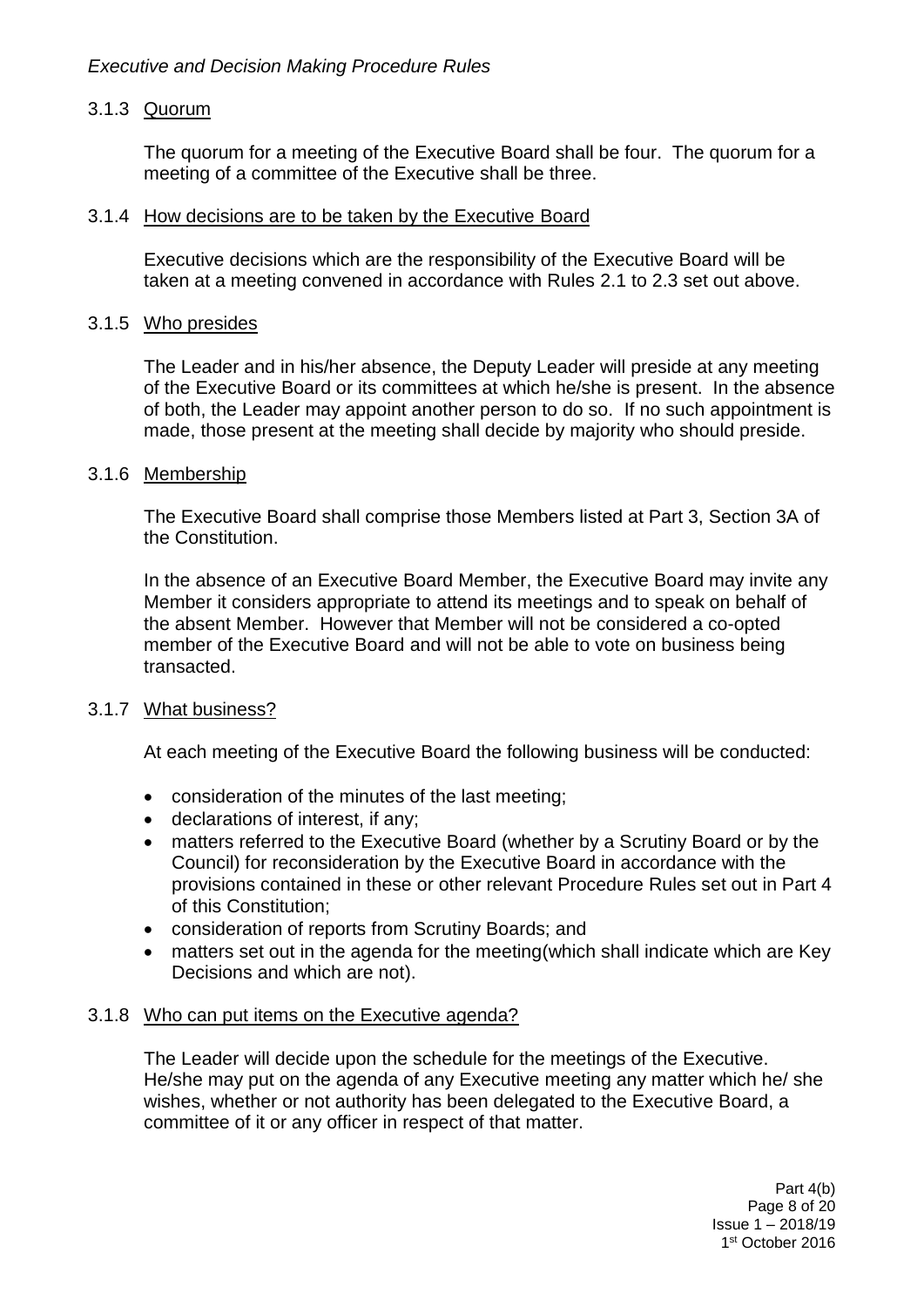The Head of Governance and Scrutiny Support will make sure that an item is placed on the agenda of the next available meeting of the Executive Board where a relevant Scrutiny Board or the full Council have resolved that an item be considered by the Executive.

In exceptional circumstances the Council's statutory officers may require that a matter be considered by the Executive Board<sup>28</sup>.

#### 3.2 **Compliance With The Budget And Policy Framework**

The Budget and Policy Framework Procedure Rules contained within part 4 of this constitution set out the procedure to be followed to adopt or amend the Budget and Policy Framework.

Subject to paragraphs 3.2.1 to 3.2.3 below, all decisions in relation to Executive Functions must be taken in line with the Budget and Policy Framework<sup>29</sup>.

#### 3.2.1 Taking Advice

If it is intended to make an Executive Decision, which might be considered to fall outside the Budget or Policy Framework the decision taker shall take advice from the Monitoring Officer and/or the Chief Finance Officer as to whether the decision they want to make would be contrary to the budget and policy framework.

Where a Scrutiny Board is of the opinion that an Executive Decision is, or if made would be, contrary to the budget and policy framework, then it shall seek advice from the Monitoring Officer and/or Chief Finance Officer.

In the event that the Monitoring Officer or the Chief Finance Officer concludes that the decision would not be a departure from the budget and policy framework they shall prepare a report to the relevant Scrutiny Board, with a copy to the Executive Board.

#### 3.2.2 Referral to Council

If a decision has yet to be made, or has been made but not yet implemented, and the Monitoring Officer and/or the Chief Finance Officer are of the view that the proposed decision would be contrary to the budget and policy framework, and the decision taker still intends to make or to implement the decision;

<sup>1</sup> <sup>28</sup> The Monitoring Officer and/or the Chief Finance Officer may include an item for consideration on the agenda of an Executive Board meeting and may require the Head of Governance and Scrutiny Support to call such a meeting in pursuance of their statutory duties. In other circumstances where any two of the Head of Paid Service, Chief Finance Officer and Monitoring Officer are of the opinion that a meeting of the Executive Board needs to be called to consider a matter that requires a decision, they may jointly include an item on the agenda of an Executive Board meeting. If there is no meeting of the Executive Board soon enough to deal with the issue in question, then the person(s) entitled to include an item on the agenda may also require that a meeting be convened at which the matter will be considered.

<sup>&</sup>lt;sup>29</sup> Local Authorities (Functions and Responsibilities) (England) Regulations 2000, Schedule 4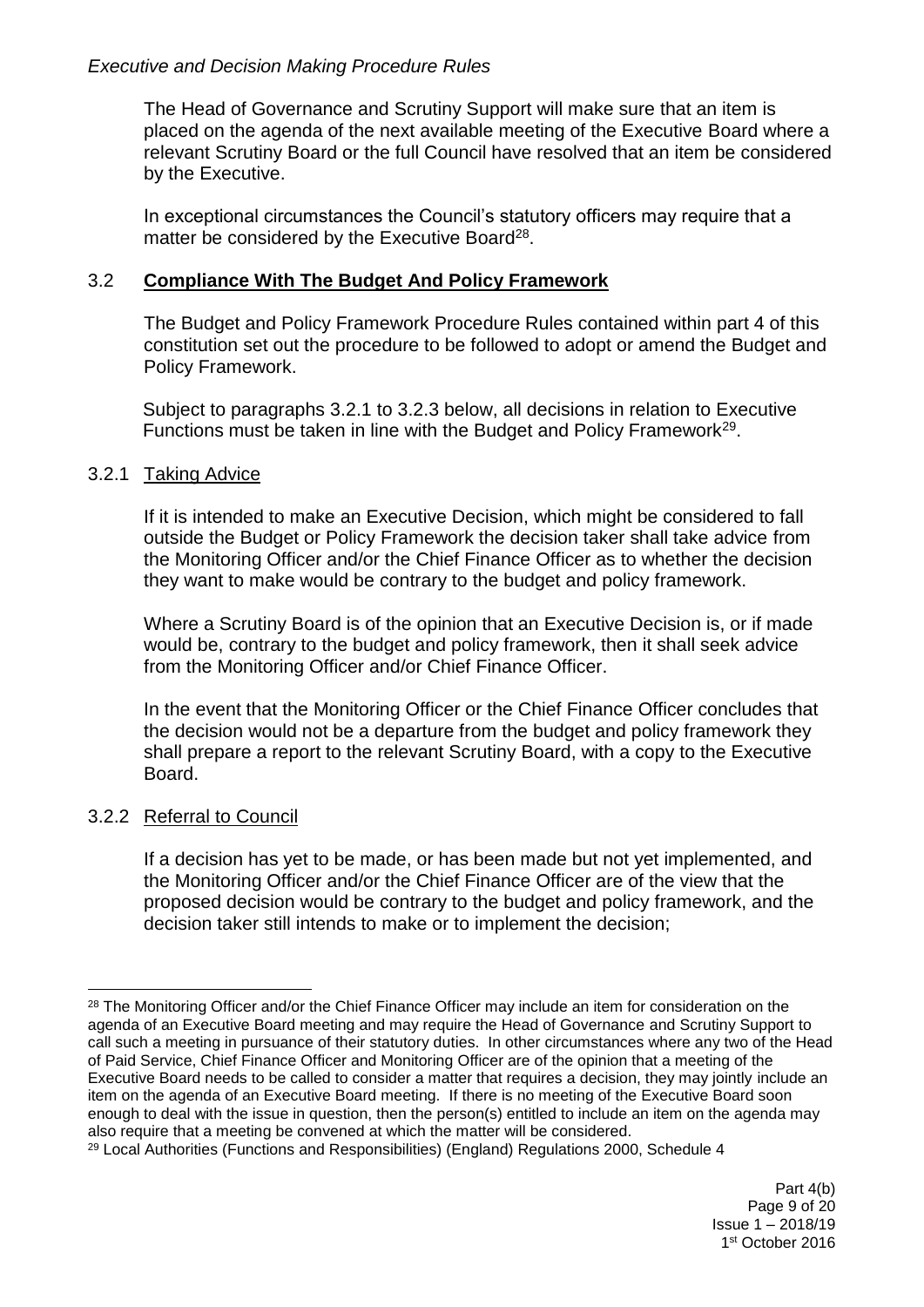- the Monitoring Officer and/or the Chief Finance Officer shall report to the Executive Board, with a copy to the relevant Scrutiny Board and to every Member of the Council;
- the Executive Board shall meet to consider the report of the Monitoring Officer and/or the Chief Finance Officer and shall prepare a report to Council; and
- the decision taker shall refer the decision to the Council for decision or ratification as appropriate,

In such cases, no further action will be taken in respect of the decision or its implementation until the Council has met and considered the matter.

The Council shall meet within *28* days of the referral by the decision taker. At the meeting it will receive the Executive Board's report of the decision or proposals and the advice of the Monitoring Officer and/or the Chief Finance Officer.

If Council decides that the decision is not contrary to the budget and policy framework it shall endorse the decision as falling within the existing Budget and Policy Framework.

If Council decides that the decision is contrary to the budget and policy framework it may either:

- approve or ratify the decision outside the budget and policy framework;
- amend the Council's budget and policy framework as necessary to encompass the decision and approve or ratify the decision with immediate effect; or
- require the Executive to reconsider the matter in accordance with the advice of either the Monitoring Officer/Chief Finance Officer.

### 3.2.3 Urgent Decisions Outside The Budget Or Policy Framework<sup>30</sup>

Any decision which is contrary to the policy framework $31$ , or not wholly in accordance with the budget<sup>32</sup> approved by full Council, may only be taken by the Council, unless:

- the decision is urgent and it is not practical to convene a quorate meeting of the full Council;
- $\bullet$  the decision taker has briefed the chair of a relevant Scrutiny Board<sup>33</sup> about why it is not practical to convene a quorate meeting of full Council, and

<sup>31</sup> Or amendments which may be made to the policy framework in accordance with the provisions for in year changes to policy framework set out in the Budget and Policy procedure Rules.

<sup>30</sup> Local Authorities (Functions and Responsibilities) (England) Regulations 2000, Regulation 5(2)

<sup>&</sup>lt;sup>32</sup> Or virements made in accordance with the Budget and Policy Procedure Rules.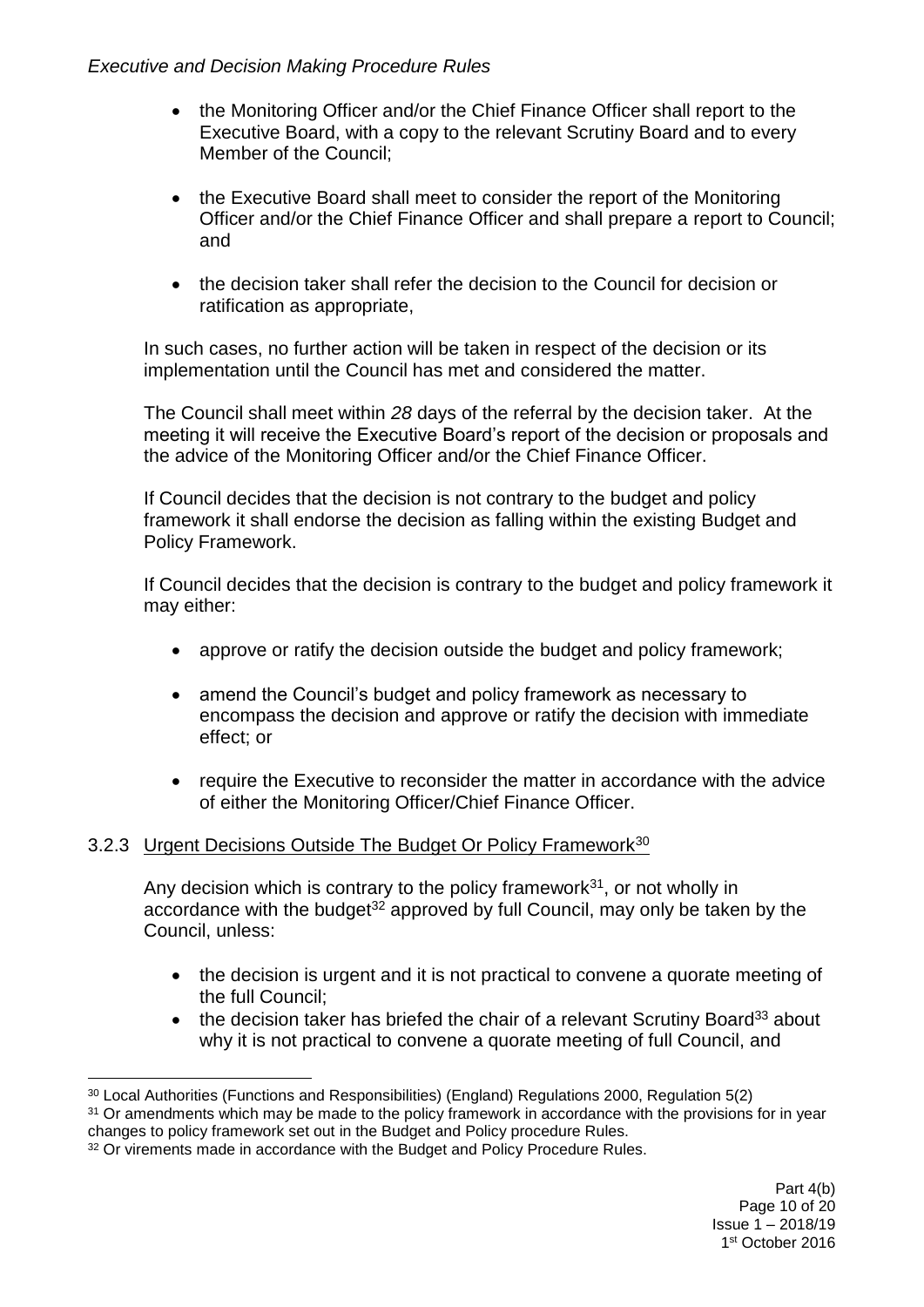• the chair agrees that the decision is urgent.

The reasons why it is not practical to convene a quorate meeting of full Council and the consent of the chair of the relevant Scrutiny Board<sup>34</sup> to the decision being taken as a matter of urgency must be noted on the record of the decision, together with the reasons for the Chair's consent.

The decision taker will provide a full report to the next available Council meeting after the decision is taken explaining:

- $\bullet$  the decision.
- the reasons for it: and
- why the decision was treated as a matter of urgency.

### 3.3 Decision Making by Community Committees

3.3.1 Where a Community Committee or a relevant Director is of the opinion that a proposal, decision or omission in relation to an executive function would result in:

- minimum service standards specified by the Executive Board not being achieved; or
- an adverse impact on service delivery or the achievement of targets; or
- delivery of any service in that area or the area of another Community Committee being adversely affected

the Chair of that Community Committee or that Director shall report that opinion<sup>35</sup> to the appropriate Executive Member, who may direct that the relevant delegated authority should not be exercised and the matter should be referred to the Executive Board for consideration.

3.3.2 Where the Monitoring Officer or Chief Finance Officer is of the opinion that a proposal, decision or omission of a Community Committee is or if made would be

- a) outside its terms of reference; or
- b) outside any relevant strategy or plan approved by the Executive Board; or
- c) outside the Budget and Policy Framework; or
- d) not in accordance with any relevant procedure rules

the Monitoring Officer or Chief Finance Officer shall refer the matter to the Executive Board and/or Council as appropriate for consideration at the next available meeting.

1

Executive Member must be made within 5 working days of the relevant decision notice being published

<sup>33</sup> or in the absence of the chair of the relevant Scrutiny Board the consent of the Lord Mayor, and in the absence of both, the Deputy Lord Mayor

<sup>&</sup>lt;sup>34</sup> Or Lord Mayor or Deputy Lord Mayor as appropriate

 $35$  where that opinion is in relation to a decision taken by a Community Committee, the report to the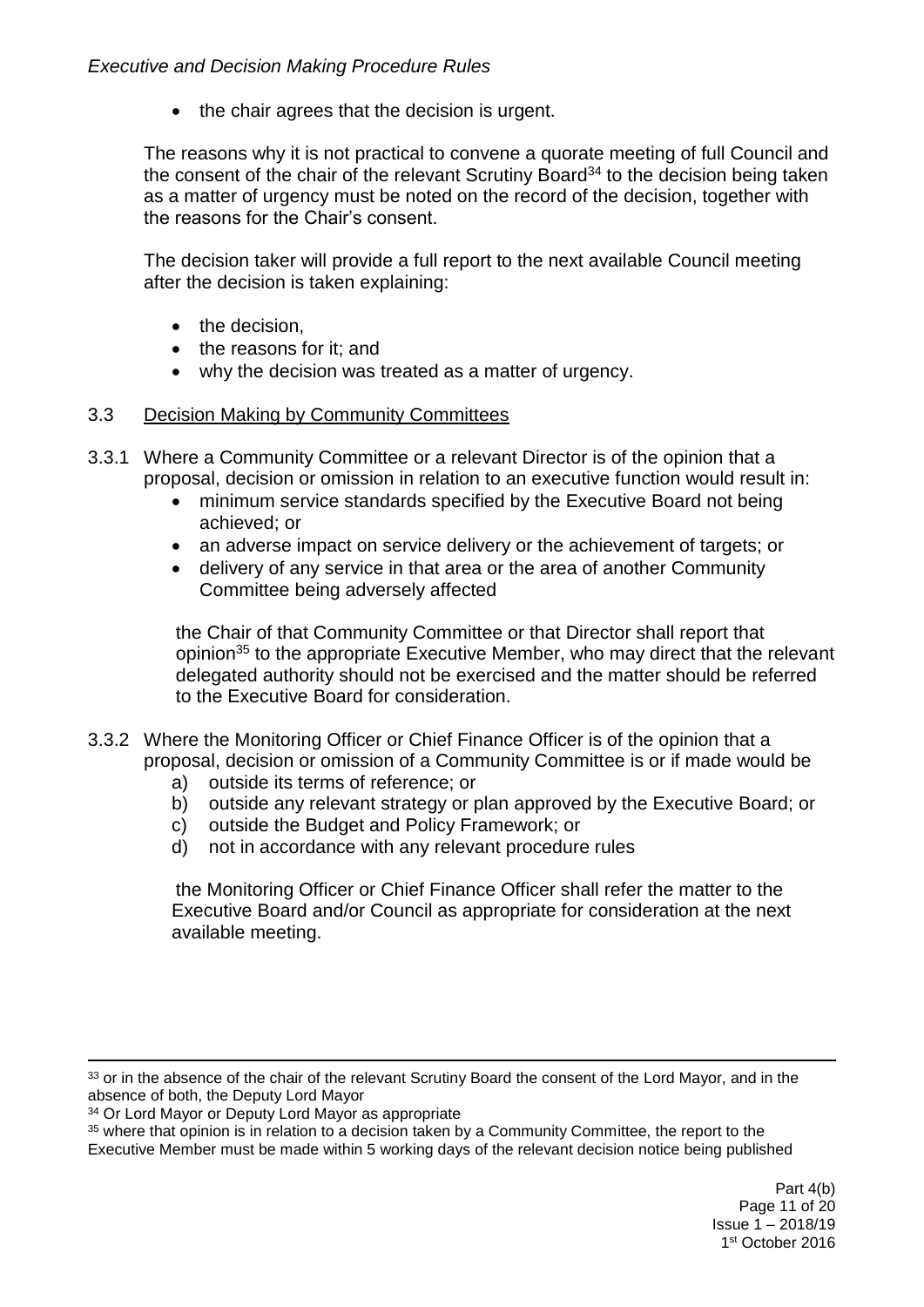- 3.3.3 Where a matter has been referred to the Executive Board or the Council under 3.3.1 or 3.3.2 above, the implementation of the proposal or decision shall be suspended until the matter is considered by the Executive Board and/or the Council.
- 3.3.4 Where a matter has been referred to the Executive Board under 3.3.1, or paragraphs (a) or (b) of 3.3.2, above, the Executive Board may:
	- decide the matter itself; or
	- endorse any decision already made: or
	- refer the matter back to the Community Committee for determination; and/or
	- make any other decision it considers appropriate.
- 3.3.5 Where a matter has been referred to the Executive Board under 3.3.2 (c) or (d) then the Executive Board may;
	- refer the matter to the Council for consideration<sup>36</sup>; or
	- decide the matter within the Budget and Policy Framework / in accordance with the procedure rules; or
	- refer the matter back to the Community Committee for determination within the budget and policy framework / in accordance with the procedure rules.
- 3.3.6 Before deciding any matter in accordance with Rule 3.3.4 or 3.3.5, the Executive Board will consider a report from a Statutory Officer or Director detailing as appropriate:
	- whether minimum service standards for a relevant Community Committee Function are being achieved;
	- how any delegated budget for the executive function is being utilised;
	- whether a proposal decision or omission by a Community Committee or a Director would result in
		- minimum service standards specified by the Executive Board not being achieved; or
		- an adverse impact on service delivery or the achievement of targets; or
		- delivery of any service in that area or the area of another Community Committee being adversely affected;
	- whether a proposal, decision or omission by a Community Committee
		- is outside its terms of reference; or
		- is outside any relevant strategy or plan approved by the Executive Board; or
		- is outside the Budget and Policy Framework; or
		- is not in accordance with any relevant procedure rules.

<sup>1</sup> <sup>36</sup> The Council's options are as set out in Budget and Policy Framework Rules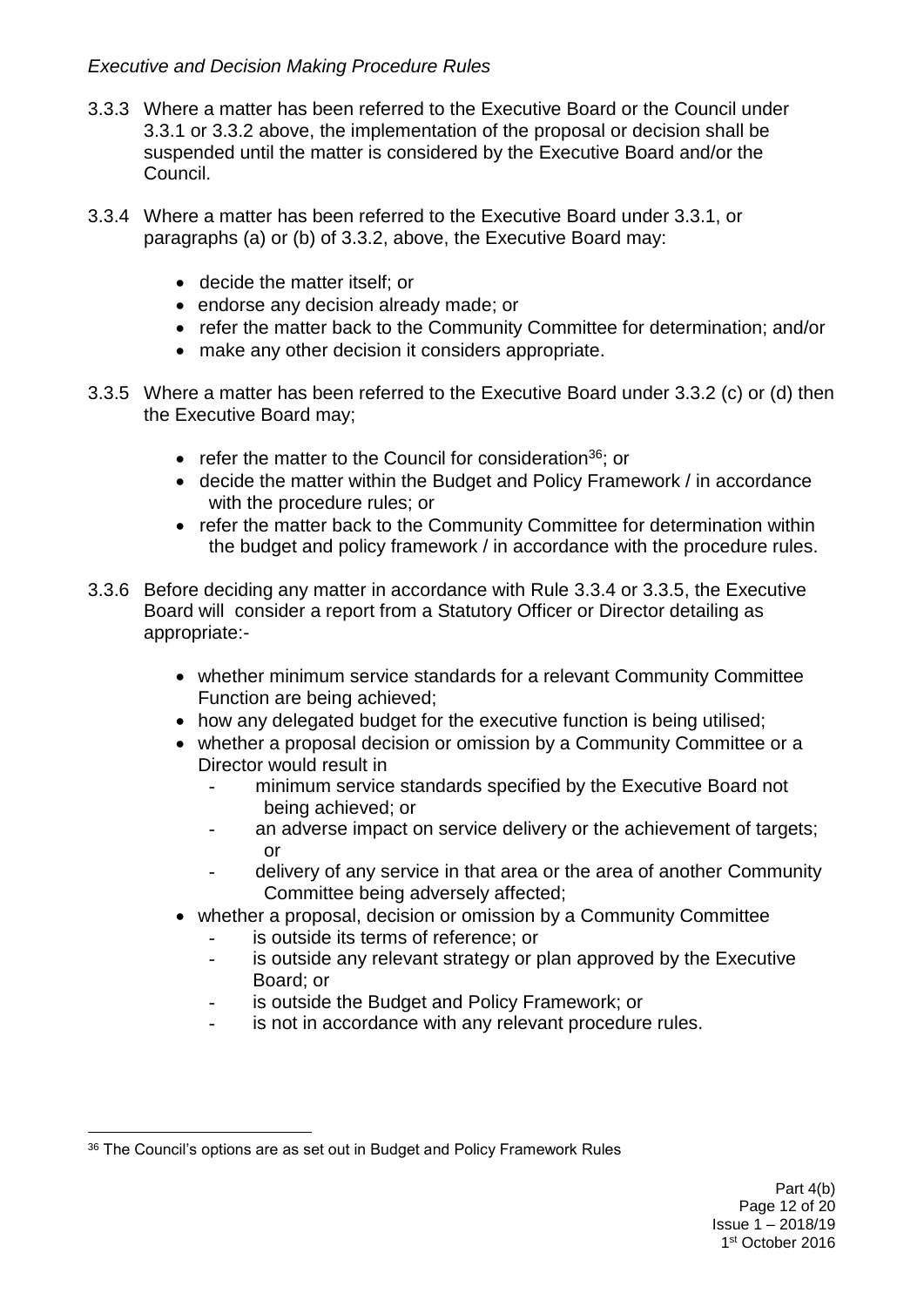### **4. PROCEDURE AFTER TAKING A DECISION**

#### 4.1 **Recording Of Executive Decisions Taken At Meetings<sup>37</sup>**

As soon as reasonably practicable, and in any event within 2 working days, after any meeting of the Executive or within 10 working days of any of its committees, the Head of Governance and Scrutiny Support or, where no officer was present, the person presiding at the meeting, will produce a minute of every decision taken at that meeting and publish it on the Council's website together with the report in relation to the decision made. The minute will include;

- A record of the decision including the date it was made,
- a statement of the reasons for each decision,
- details of any alternative options considered and rejected at that meeting and
- a record of any interest declared by any Member together with a note of any dispensation granted in respect of that interest .

### 4.2 **Recording Of Executive Decisions Taken by the Leader<sup>38</sup>**

As soon as reasonably practicableafter a decision has been taken in relation to executive arrangements<sup>39</sup> by the Leader, the Head of Governance and Scrutiny Support will prepare a record of the decision and publish it on the Council's website together with the report in relation to the decision made. The record will include;

- A record of the decision including the date it was made,
- a statement of the reasons for it,
- details of any alternative options considered and rejected by the Member at the time of making the decision, and
- a record of any interest declared by any Executive Member consulted by the Member who made the decision together with a note of any dispensation granted in respect of that interest .

### 4.3 **Recording Of Executive Decisions Taken by Officers<sup>40</sup>**

### 4.3.1 Key decisions and Significant Operational decisions

As soon as reasonably practicable after a Key or Significant Operational Decision has been taken by an officer he/she will prepare a record of the decision and arrange for its publication on the Council's website together with the report in relation to the decision made<sup>41</sup>. The record will include:

<sup>&</sup>lt;sup>37</sup> Regulation 12, Executive Arrangement Regulations 2012

<sup>38</sup> Regulation 13, Executive Arrangement Regulations 2012

<sup>39</sup> The Leader may take decisions in relation to the Executive Portfolios and executive delegations to officers as set out in Part 3 Section 3 of the Constitution.

<sup>40</sup> Regulation 13, Executive Arrangement Regulations 2012

<sup>41</sup> Key decisions will be published in accordance with Rules 2.4 to 2.6 above, and will therefore, subject to the provisions in respect of urgency, be published no less than 5 clear working days in advance of the decision being taken. The Council's web site will in these circumstances contain details of the dates upon which the decision will be taken and the Call In period will expire.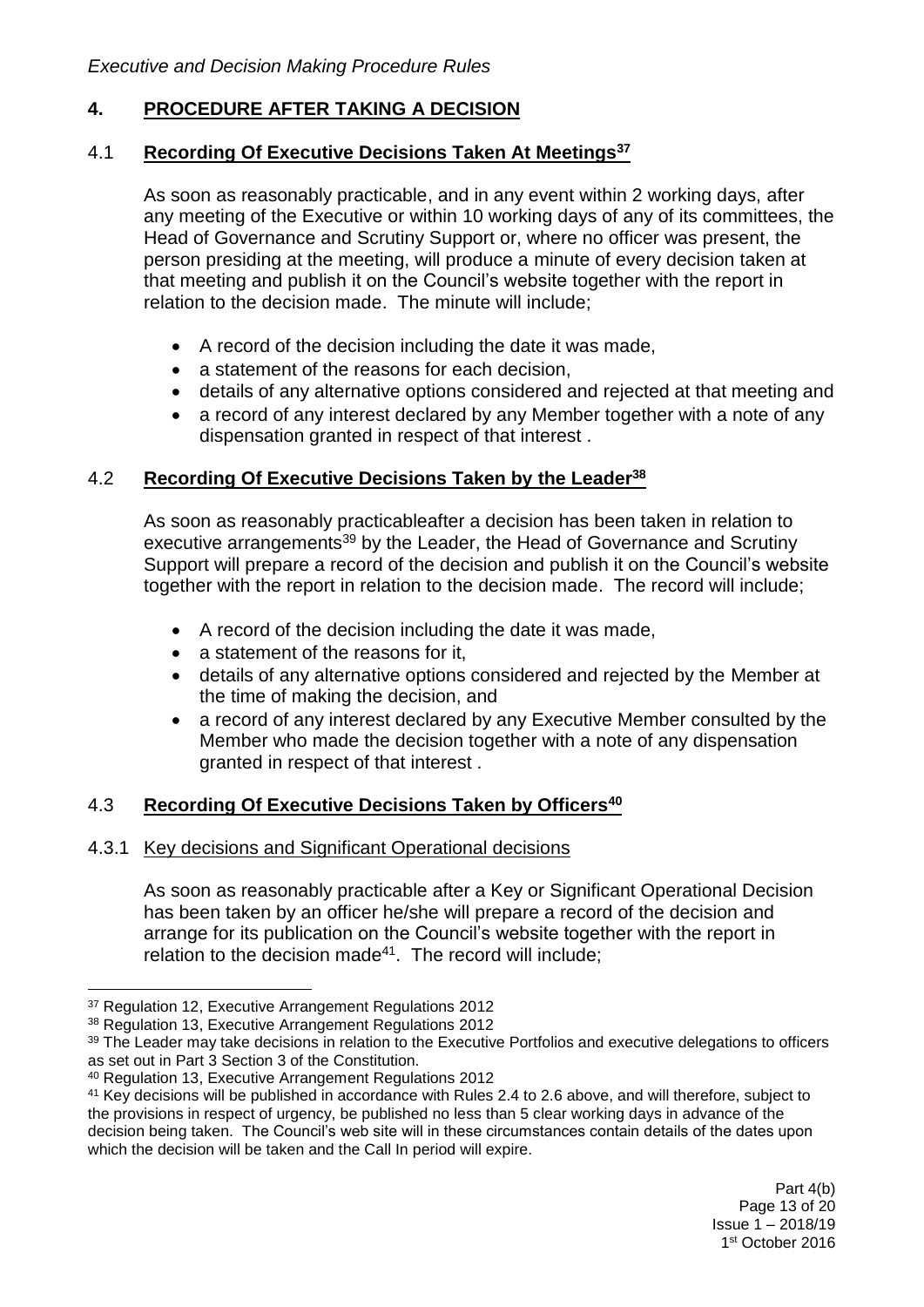- A record of the decision including the date it was made,
- a statement of the reasons for it,
- details of any alternative options considered and rejected by the officer at the time of making the decision, and
- a record of any interest declared by any Executive Member consulted by the officer who made the decision together with a note of any dispensation granted in respect of that interest .

### 4.3.2 Administrative decisions

There is no formal requirement to record Administrative Decisions for the purpose of Council or Public Access, however officers are responsible for retaining a record of administrative decisions, and the reasons for them, which is sufficient for audit and evidential purposes, and for ensuring that all those who need to know are informed promptly of the decision.

# **5. IMPLEMENTATION OF EXECUTIVE DECISIONS**

## 5.1 **Implementation of Decisions Which are Subject to Call-In<sup>42</sup>**

5.1.1 Decisions which are subject to the Call In procedure set out in rules 5.1.2 to 5.1.5 below should not be implemented until the Call In procedure is exhausted in relation to those decisions<sup>43</sup>.

## 5.1.2 Decisions Eligible for Call In

Subject to the exceptions set out below, the following may be called in to be reviewed and scrutinised by the relevant Scrutiny Board<sup>44</sup>:

- all decisions of the Executive Board:
- Executive decisions taken by the Health and Wellbeing Board<sup>45</sup>; and
- Key Decisions taken by Officers.

<sup>1</sup> <sup>42</sup> The Local Government Act 2000 requires that Overview and Scrutiny Committees *be given the power to recommend that a decision made but not implemented, be reconsidered.* The Act gives local authorities considerable discretion over the detailed operation of such a "Call In" mechanism. <sup>43</sup> The Call In procedure will be exhausted when:-

<sup>•</sup> the Call In period expires if the decision is not called in (Steps should not be taken to implement any decision subject to Call In until after 12 noon on the sixth working day after publication, to ensure that the Scrutiny Officer has had opportunity to advise them of any request for call in received before the expiry of the call in period);

at the end of the call in meeting if the decision is released for implementation; or

when the decision has been confirmed or amended in accordance with these rules if the decision is subject to a recommendation that it be reconsidered.

<sup>44</sup> Where a decision falls within the terms of reference of more than one Scrutiny Board, the Scrutiny Officer will determine the relevant Scrutiny Board, after consultation with Scrutiny Chairs.

<sup>&</sup>lt;sup>45</sup> That is functions delegated to the Health and Wellbeing Board by the Leader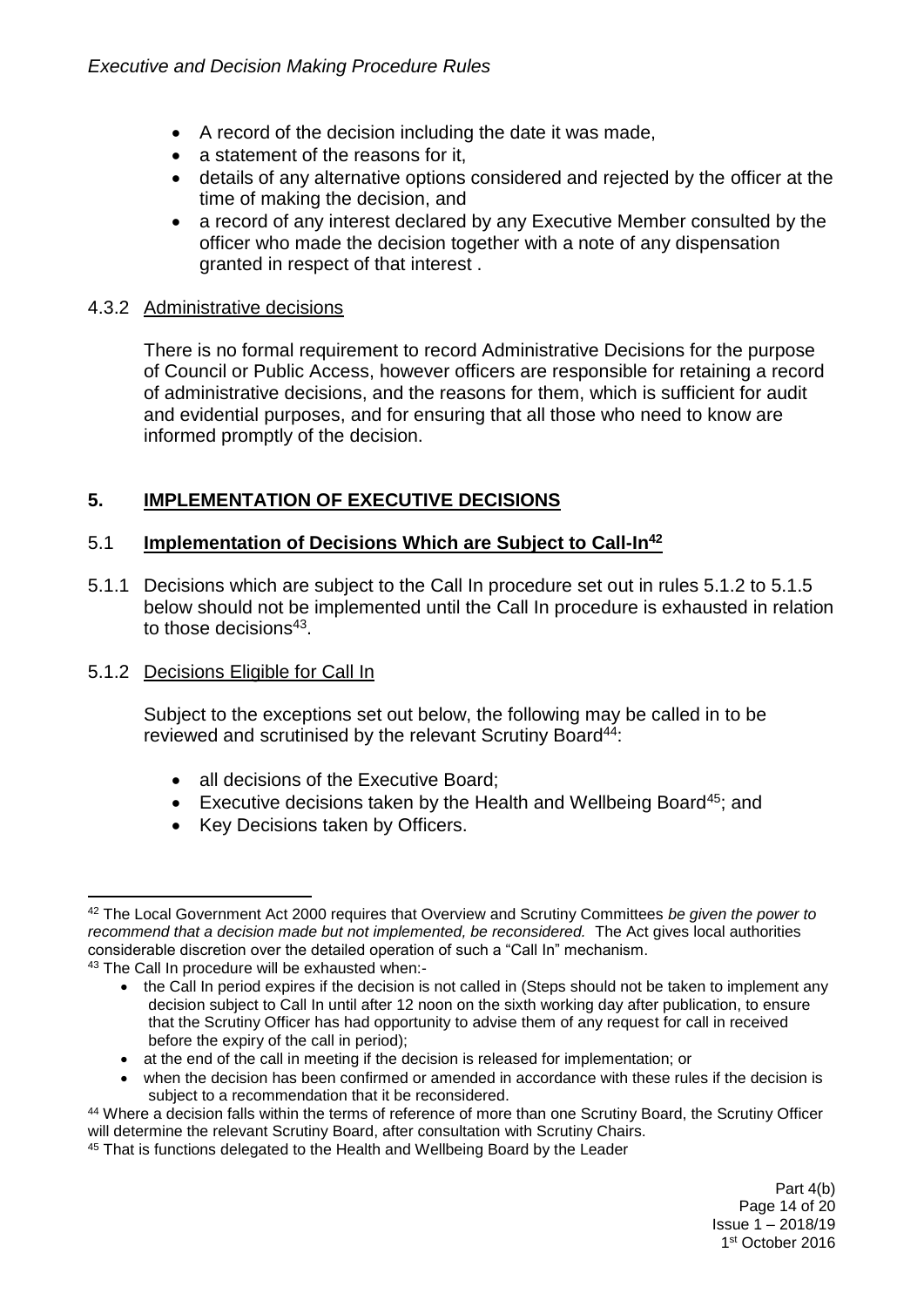The power to call in decisions does not extend to;

- Decisions which have been the subject of a previous Call In;
- Decisions made in accordance with the Budget and Policy Framework Procedure Rules;
- Decisions made by the Leader in relation to the executive arrangements
- Decisions made by Community Committees:
- Decisions made under regulatory arrangements;
- Decisions made by Joint Committees; or
- Decisions not taken by the authority.

## 5.1.3 Exemption from Call In

The decision taker may declare a decision as being exempt from Call In if the decision taker considers that the decision is urgent (i.e. that any delay would seriously prejudice the Council's or the public's interests). Records of decisions taken will indicate where a decision has been declared exempt from Call In and will indicate:-

- what the implications would be if the decision were to be delayed by the operation of the Call In mechanism; and
- why the decision could not have been taken earlier so as to have been eligible for Call In.

There will be no appeal mechanism against a decision to exempt a decision from Call In.

## 5.1.4 Operation of Call In

## 5.1.4.1 Initiation of Call In

1

To initiate a Call In, a request must be submitted to the Scrutiny Officer<sup>46</sup> by 5 p.m. of the fifth working day after a decision has been published.

The request must be made on the approved pro forma and contain the original signatures of those calling in the decision<sup>47</sup>.

If a Member withdraws their signature from the Call In request prior to the expiry of the Call In period, the decision may still be called in provided sufficient Members add their signatures to the call in request.

<sup>46</sup> This Officer is the Head of Governance and Scrutiny Support.

<sup>&</sup>lt;sup>47</sup> An Elected Member who is not a member of a political group may be a signatory but co-opted members may not sign a Call In request.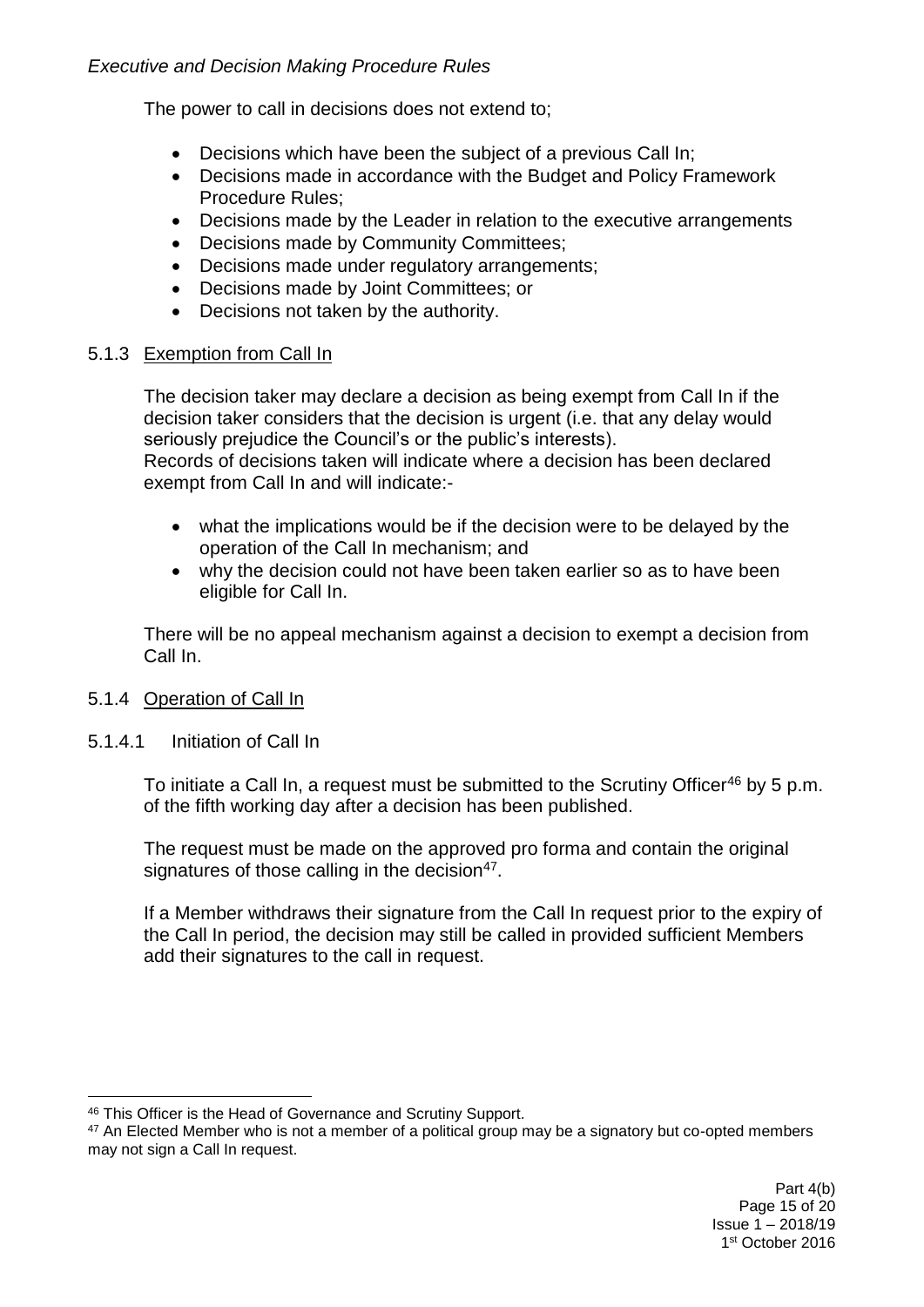The decision may be called in by either;

- two non executive elected Members (who are not from the same political group); or
- five non executive elected Members

one of whom shall be the nominated signatory.

### 5.1.4.2 Grounds for Calling in a decision

All requests must detail on the pro forma why in the opinion of the signatories the decision was not taken in accordance with the principles set out in Article 13 - Decision Making, Paragraph 13.8 - Principles of Decision Making, or where relevant issues do not appear to have been taken into consideration.

Prior to submitting a Call In, the nominated signatory must contact the relevant officer or Executive Member to discuss their concerns and their reasons for wanting to call in the decision. The nominated signatory must also ascertain the financial consequences to the authority of having the decision Called In. The outcome of this contact must be detailed on the Call In request proforma.

### 5.1.4.3 Convening a Meeting

Upon receipt of the request, the Scrutiny Officer will, in consultation with the Chair of the relevant Scrutiny Board, convene a special meeting of the relevant Scrutiny Board, to take place within seven clear working days of the Call In request being received<sup>48</sup>.

### 5.1.4.4 Adjourning a Call In Meeting

In exceptional circumstances, the Scrutiny Board may resolve to adjourn the meeting to consider information regarded as essential for the Board to come to a conclusion. The maximum time allowed for an adjournment is 5 working days.

## 5.1.4.5 Outcome of a Call In Meeting

At the meeting the Scrutiny Board will consider the notification and review the background papers. The Scrutiny Board will invite signatories to the notification<sup>49</sup> to explain the reasons for the Call In<sup>50</sup>. The relevant member of the Executive Board, Health and Wellbeing Board or officer (as appropriate) shall be required to attend the Meeting and shall be given the opportunity to respond to the reasons given for the Call-In. The Scrutiny Board shall make such further enquiries as it considers

<sup>1</sup> <sup>48</sup> Where an ordinary meeting of the relevant Scrutiny Board is scheduled within 10 working days of the Call In request being received the Scrutiny Officer may exercise discretion as to whether the Call In request can be dealt with at that meeting, or whether it is necessary to convene an additional meeting. <sup>49</sup> or their nominees

 $50$  The signatories should specify which of the principles of decision making (set out in Article 13.4 of the constitution) has not been followed. The signatories may also provide further written evidence provided this supports the stated reasons for calling in the decision.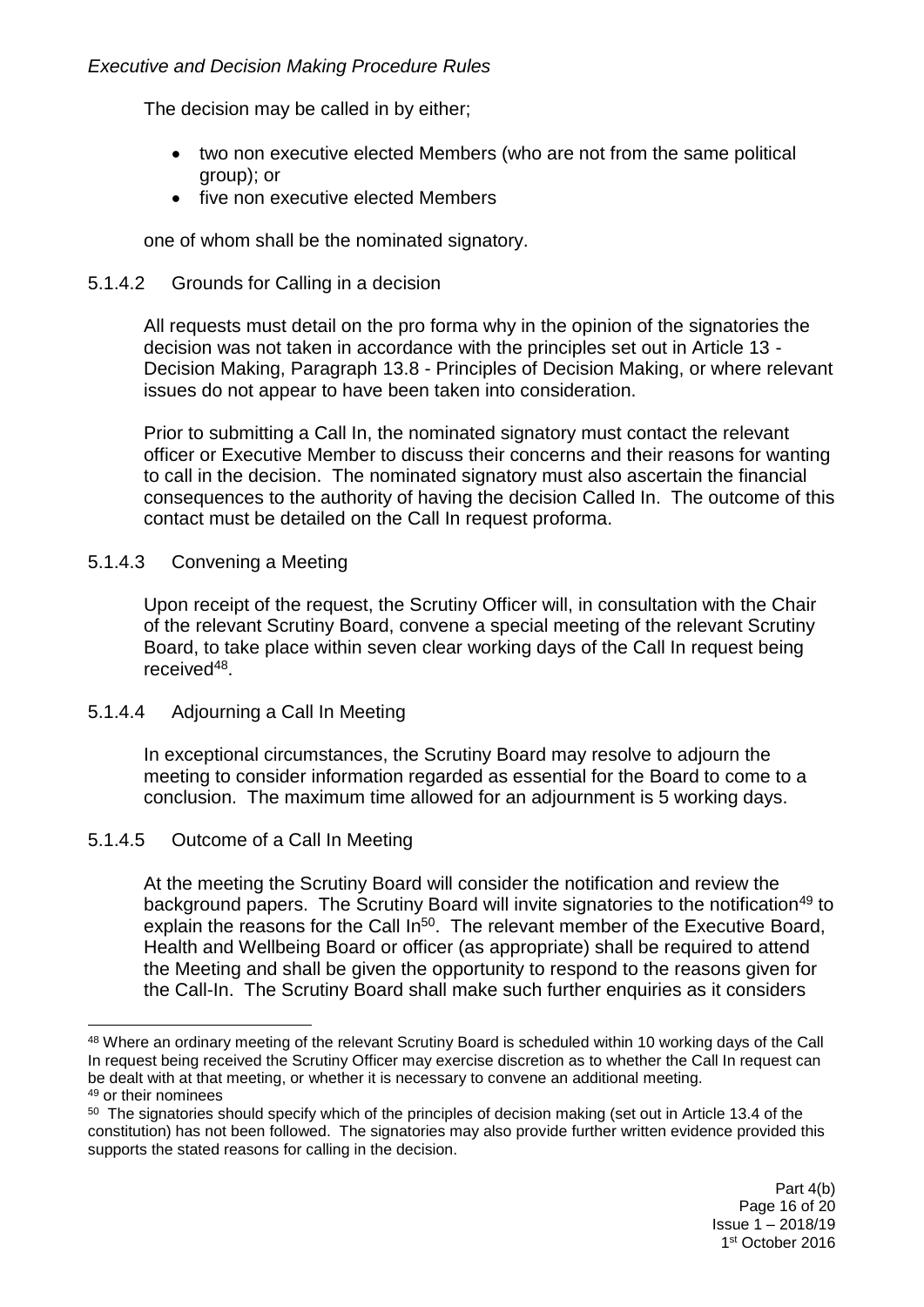necessary and appropriate. The Scrutiny Board may also extend the invitation to other relevant witnesses, as considered appropriate, in order to specifically assist the Board in its deliberations over the called in decision. The Scrutiny Board shall then either;

- release the decision for implementation; or
- recommend to the decision-maker that the decision should be reconsidered.

If the Scrutiny Board resolves that a decision is to be referred back for reconsideration, the Scrutiny Officer will prepare a report<sup>51</sup> within three working days of the Scrutiny Board meeting. Where the decision was taken by the Executive Board the report will be submitted to the next meeting of the Executive Board. Where the decision was taken by the Health and Wellbeing Board the report will be submitted to the next meeting of the Health and Wellbeing Board. Where the decision was taken by an officer the report will be submitted to the relevant Director.

# 5.1.5 Reconsideration of Decisions

## 5.1.5.1 Confirmation of Decisions

If the Decision Taker wishes to confirm the original decision, that decision shall be submitted to the next Executive Board meeting.

If the original decision was taken by the Health and Wellbeing Board or an officer, and the relevant Director is of the view that the original decision should be confirmed, but that urgency prevents them from submitting the decision to Executive Board;

- The Director shall obtain the approval of the relevant Executive Board Member before implementation;
- Details of the Executive Member approval, together with reasons of urgency will be included in the new delegated decision form; and
- The Director and relevant Executive Board Member will also be required to attend and give their reasoning to the next available meeting of the relevant Scrutiny Board

## 5.1.5.2 Variation of Decisions

If it is intended to vary the decision in line with the recommendations of the Scrutiny Board then the amended decision is not defined as a Key decision, regardless of the financial or impact thresholds<sup>52</sup>. It will not therefore be necessary to include the proposed variation of decision in the List of Forthcoming Key Decisions or to give notice of the proposed decision.

<sup>1</sup> <sup>51</sup> the provisions relating to a minority report do not apply to any decision of the Committee in relation to a matter which has been called in.

<sup>52</sup> Article 13.4(b)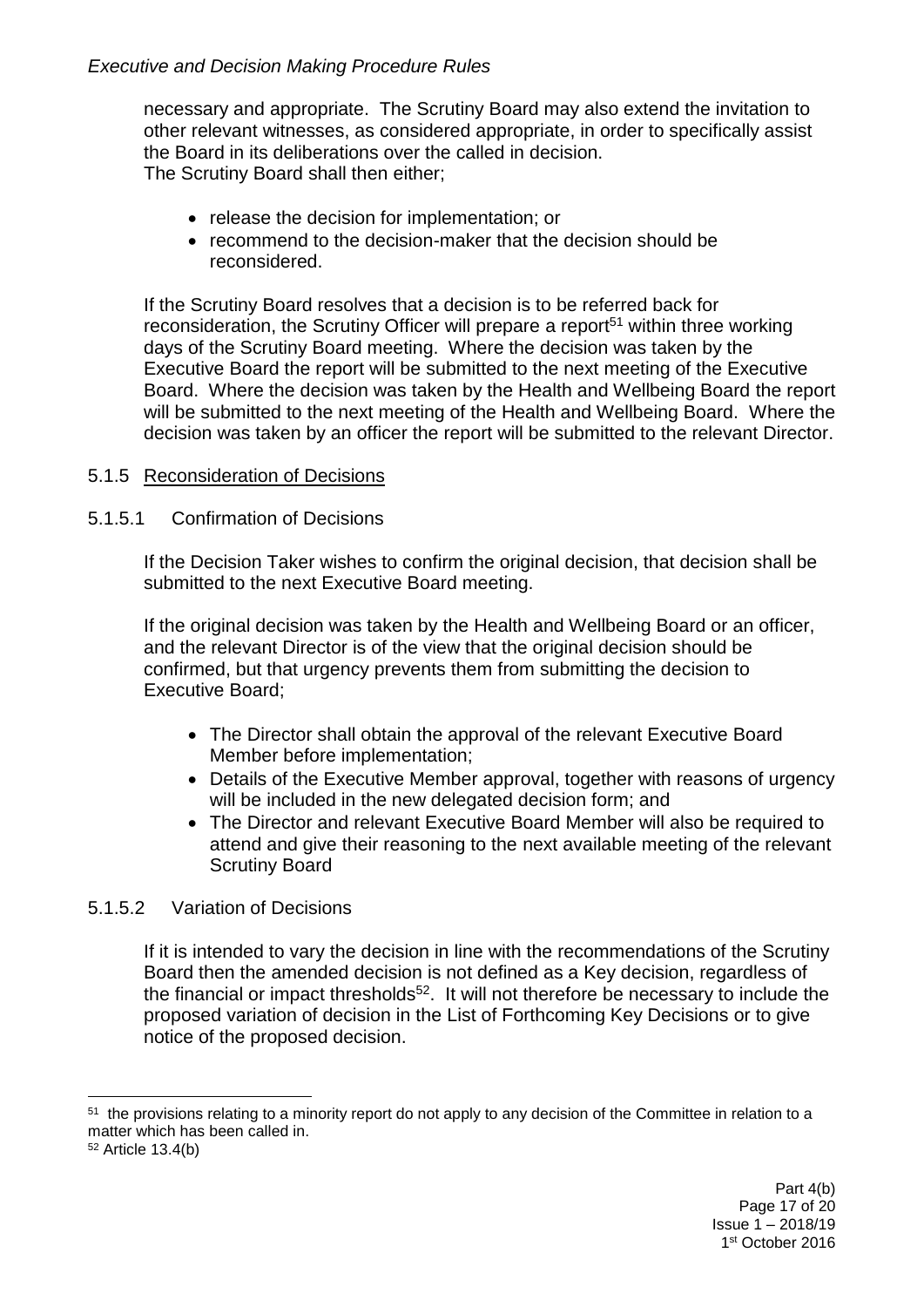If it is intended to vary the decision in any way that is not in line with the recommendations of the Scrutiny Board then the amended decision may be a Key decision if it meets the thresholds set out in Article 13, and if so is subject to rule 2.7 above.

If the original decision was taken by the Executive Board the Executive Board may vary the decision.

If the original decision was taken by the Health and Wellbeing Board or by or on behalf of a Director, the Health and Wellbeing Board, or the relevant Director may vary the decision.

Where the Director agrees with the views of Scrutiny a new delegated decision form will be submitted for recording in accordance with Rule 5.1 above.

#### 5.1.5.3 Record of Revised decision

In all instances a revised record of the decision, indicating the outcome of decision taker's further deliberations, must be published in accordance with Rule 4.1 or 4.3 above.

### 5.2 **Implementation of Decisions Which are Not Subject to Call In**

Decisions which are not subject to Call In under Rule 5.1.2 above or are exempted from Call In under Rule 5.1.3 above should be implemented as follows:-

#### 5.2.1 Key Decisions

Key Decisions should be recorded in accordance with Rules 4.1 to 4.3 above as appropriate but may be implemented as soon as they have been taken.

#### 5.2.2 Significant Operational Decisions

Significant Operational Decisions should be recorded in accordance with Rules 4.1 to 4.3 above but may be implemented as soon as they have been taken.

#### 5.2.3 Administrative Decisions

Administrative decisions may be implemented as soon as they have been taken.

Part 4(b) Page 18 of 20 Issue 1 – 2018/19 1 st October 2016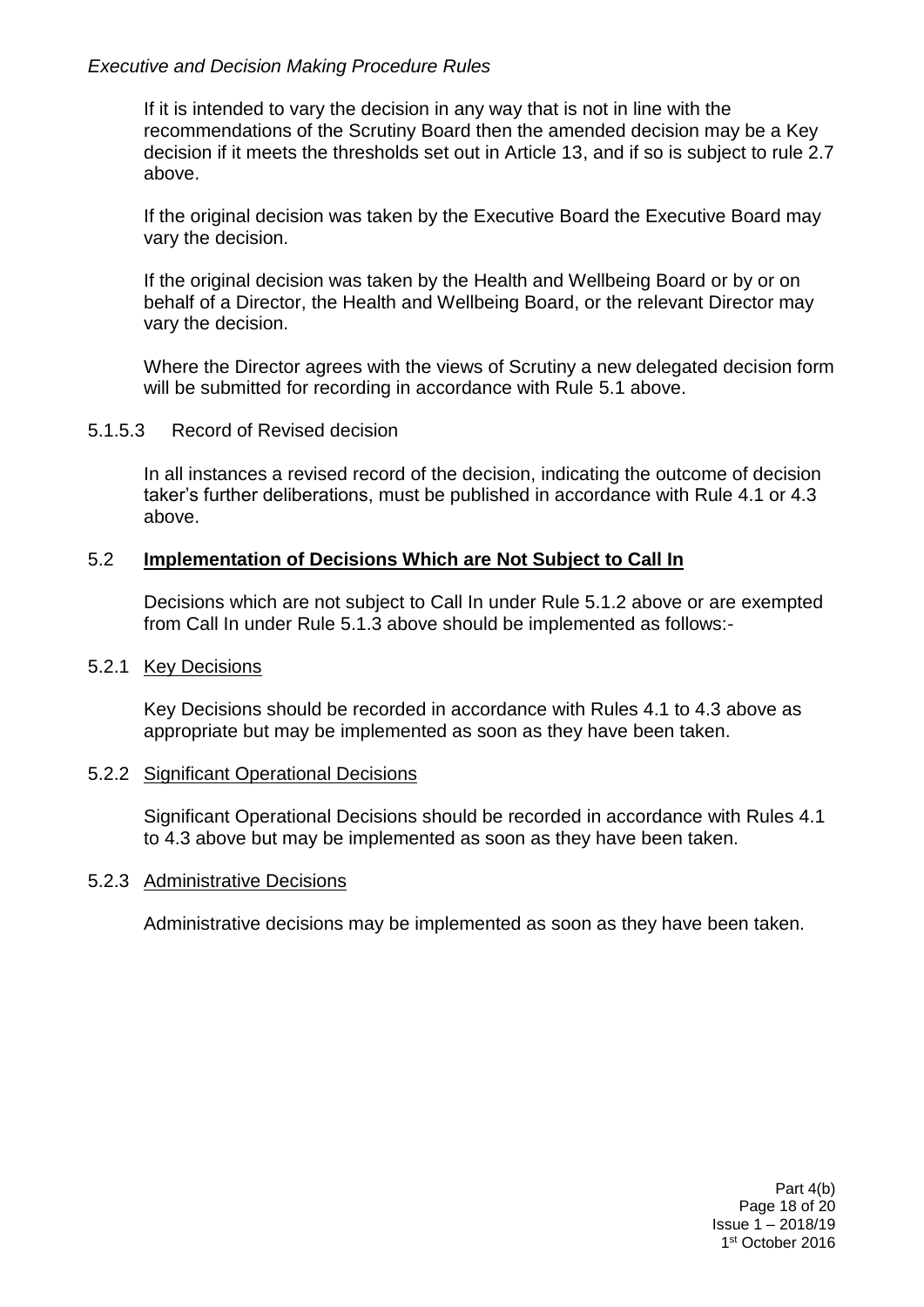### **6. SCRUTINY OF THE MAKING OF KEY DECISIONS**

### 6.1 **Decisions Which Appear to Have Been Wrongly Treated<sup>53</sup>**

Where an executive decision has been made and

- was not treated as a Key Decision, and
- a relevant Scrutiny Board thinks that it should have been treated as a Key **Decision**

that Scrutiny Board may require, by resolution passed at a meeting of that Scrutiny Board, the Decision Taker to submit a report to the Council within such reasonable time as the Scrutiny Board specifies.

The relevant Director will prepare a report for submission to the next available meeting of the Council<sup>54</sup> following the end of the period specified by the Scrutiny **Board** 

The report to Council will set out particulars of;

- The decision.
- The reasons for the decision.
- The individual or body making the decision, and
- if the Leader is of the opinion that it was not a key decision, the reasons for that opinion.

## **7. PUBLIC ACCESS TO DOCUMENTS**

### 7.1 **Access to agendas, minutes, reports and background papers.**

Rules 5 to 7 and 15.2 of the Access to Information Procedure Rules apply to documents and records of meetings and decisions published in accordance with these rules.

### 7.2 **Confidential and Exempt Information**

Rules 8, 9 and 10 of the Access to Information Procedure Rules apply to information contained within documents and records relating to executive decision making

### 7.3 **Freedom of Information**

FOI requests will be dealt with in accordance with Rule 11 and Rule 15.1 of the Access to Information Procedure Rules.

<sup>&</sup>lt;u>.</u> <sup>53</sup> Regulation 18, Executive Arrangement Regulations 2012

<sup>54</sup> Allowing 5 clear working days to prepare the report prior to dispatch of the summons.